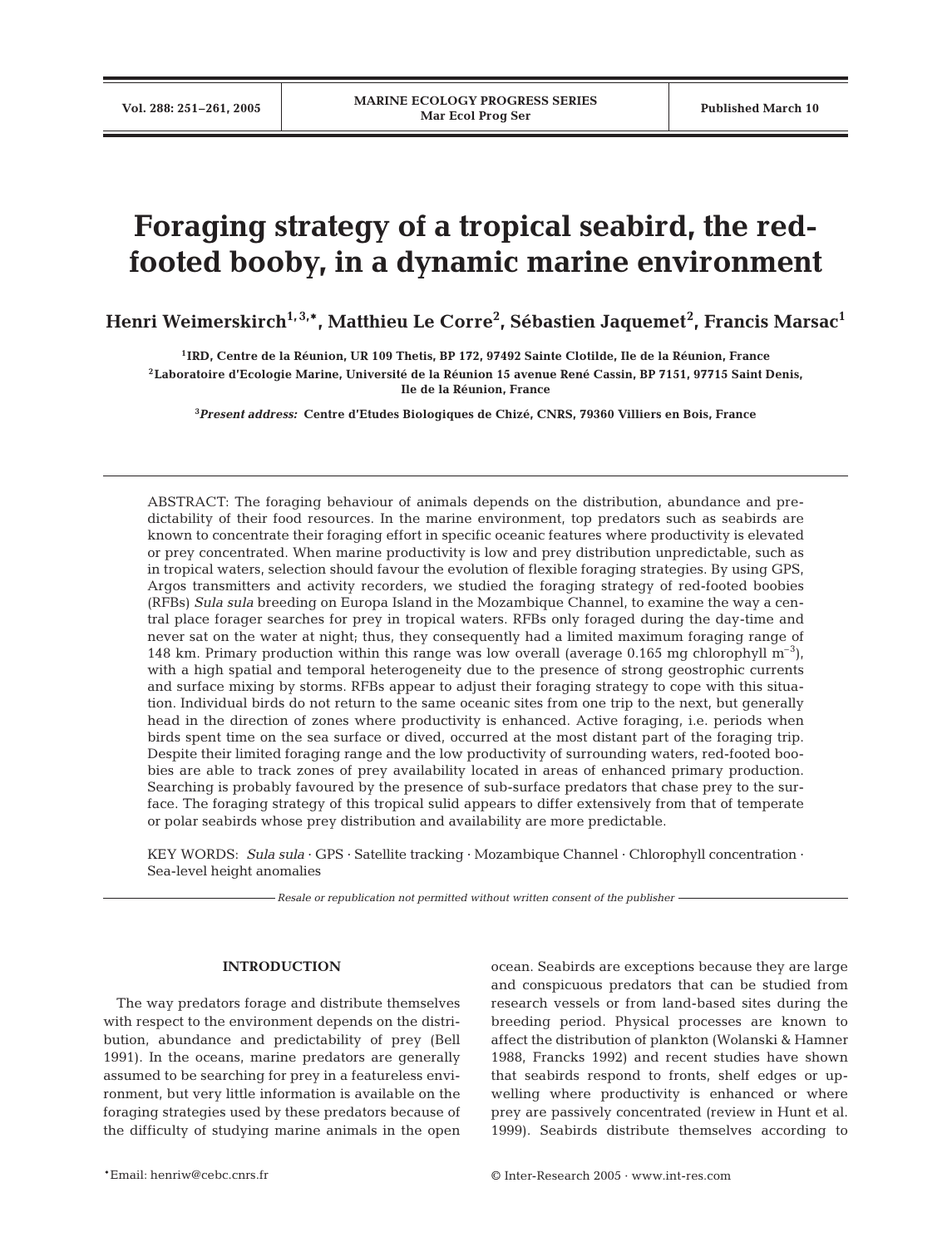these physical mechanisms and can concentrate in large numbers at these specific foraging sites. Furthermore, the preferences exhibited by individual birds for particular foraging sites suggest that birds can remember the location of particular oceanographic features; however, the predictability of oceanic processes and prey aggregations is dependent upon the spatial and temporal scales considered (Hunt & Schneider 1987, Schneider 1993), and is probably only high at mesoscale (100s of kilometres) or larger scales (Hunt et al. 1999). At smaller scales, birds must actively search for prey patches that are sparse and unpredictably located, and often adopt specific foraging strategies based on spotting the behaviour of congeners or other predators, and on restricting their searches to small size sectors once these cues have been detected (review in Nevitt & Veit 1999).

In polar and temperate waters, many ship-based studies on the factors affecting the distribution and abundance of birds at sea (see review in Hunt et al. 1999), and land-based studies using newly developed miniaturised loggers and telemetry systems (e.g. Guinet et al. 1997, Nel et al. 2001, Hyrenbach et al. 2002), have demonstrated the importance of physical scale-dependent processes on the foraging ecology of seabirds and the diversity of foraging strategies that are used (Shealer 2001). In tropical waters, there have been much fewer ship-based studies of seabirds (Bailey 1967, Pocklington 1979, Ballance et al. 1997, Spear et al. 2001, Jaquemet et al. 2004) and almost no landbased studies using telemetry systems; yet, the tropical marine environment constitutes an interesting case study for comparative purposes to test hypotheses about the importance of scale-dependent processes on the distribution of marine predators or the evolution of foraging strategies. Indeed, in tropical waters, production is overall low compared to temperate and polar waters (Longhurst & Pauly 1987), and the distribution and abundance of seabird prey is believed to be more unpredictable than in colder waters (Ashmole 1971); thus, it is often hypothesised that these extreme conditions should have led to the evolution of specific energy-efficient foraging strategies in tropical seabirds (Flint & Nagy 1984, Ballance & Pitman 1999). In addition, the constraints imposed by the marine environment on foraging are particularly strong during breeding, when seabirds must commute between the colony and feeding grounds. At this time, the proximity of prey aggregations to colonies or the ability of seabirds to forage efficiently and to reach distant prey patches at low energetic costs become critical; thus, selection for improving the foraging efficiency of seabirds has probably been a major evolutionary force resulting in a wide variety of foraging strategies and morphological adaptations (Ashmole & Ashmole 1967, Pennycuick 1987, Spear & Ainley 1998, Ballance & Pitman 1999). In addition, rather than solely physical processes (e.g. prey aggregation at fronts and convergences), biological processes, in particular the association with sub-surface predators such as tuna or dolphins, appear to be of overwhelming importance in the foraging success of tropical seabirds (Au & Pitman 1986, Ballance et al. 1997, Jaquemet et al. 2004). This is particularly the case for piscivorous species associated with surface-dwelling tunas in areas of strong vertical thermal gradients (e.g. thermocline depth) in the tropical Pacific (Spear et al. 2001).

The family Sulidae includes the large gannets and the smaller boobies. Whereas the 3 species of gannets are temperate or cold-water foragers, boobies include 6 species that breed at tropical latitudes (Nelson 1978). The red-footed booby *Sula sula* (RFB) is the smallest of the Sulidae. Most authors consider the RFB as the most pelagic booby (Nelson 1978, Schreiber et al. 1996). Since small clutch size is often related to pelagic habits in seabirds (Lack 1968, Weimerskirch 2001), the strictly 1 egg clutch of RFBs, compared to the other species with 1 to 4 eggs per clutch, reinforces the suggestion of pelagic habits of this species; however, no study has yet determined the actual foraging range of breeding birds. It can be expected that the extreme foraging adaptations and strategies that may have evolved in tropical seabirds should be particularly apparent in a species such as the RFB.

The aim of this study was to precisely describe the way a tropical central-place seabird forages for food and to examine whether this foraging strategy differs from those of closely related temperate species, or from other temperate or polar seabirds. We were particularly interested to test whether the low productivity may promote specific ways of foraging, and how tropical species deal with more unpredictable prey patches. We studied RFBs breeding on Europa Island in the Mozambique Channel using a suite of recently developed miniaturised loggers, which allowed us to reconstruct the foraging ecology of this tropical seabird.

# **MATERIALS AND METHODS**

The study was conducted on Europa Island (22.3° S, 40.3° E) in the Mozambique Channel (Fig. 1) between 18 August and 30 September 2003. Approximately 2800 to 3800 pairs of RFBs breed on Europa Island, with all colonies located in the dry *Euphorbia stenoclada* forest of the northern part of the island (Le Corre & Jouventin 1997). RFBs are seasonal breeders at Europa, with most egg-laying occurring between July and October (Le Corre 2001); thus, during the course of our study, most pairs were incubating or brooding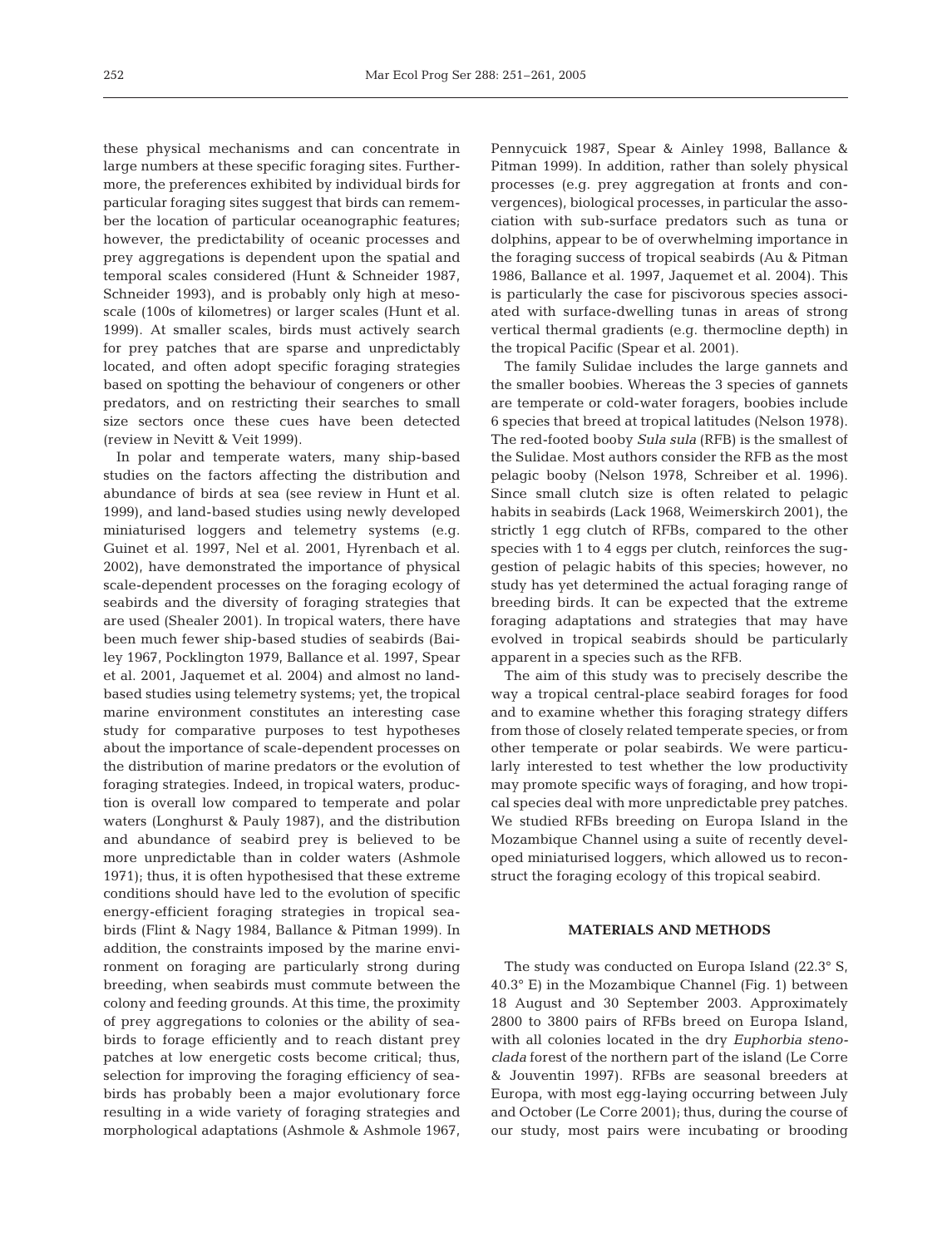

Fig. 1. Map of the central Mozambique Channel showing the location of Europa Island and surrounding seamounts. The arrow on the inset shows the location of Europa Island

young chicks. RFBs show several plumage morphs that vary extensively according to localities (Nelson 1978). In the Indian Ocean, most extant colonies contain birds of the white morph, except at Europa where 98.5% of the birds are of the white-tailed brown morph and 1.5% of the white morph (Le Corre 1999).

Our main study plot included about 50 nests built on trees at 1 to 6 m from the ground. At the beginning of the study period, each nest was numbered with a plastic tag and the colony mapped, and in each nest, 1 bird of each pair was marked with a yellow patch of picric acid on the white tail using a sprayer without handling the birds. This yellow patch allowed us to rapidly identify birds at a distance. The study colony was monitored 3 to 4 times per day (at dawn and dusk, i.e. at 06:00 and 17:45 h, and once or twice in the middle of the day) to determine which member of the pair was in the nest and, thus, to infer departure and return of birds fitted with loggers. To attach loggers, birds were captured by hand for those accessible from the ground, or with a 6 m telescopic fishing pole fitted with a nylon noose for the birds nesting higher in the trees. When captured for the first time, birds were measured (culmen length, beak width and maximum height, wing length), weighed and banded with a stainless steel band. When recaptured for logger recovery, they were only weighed.

To study movements, 16 birds were fitted for 2 to 5 successive foraging trips (46 foraging trips in total) with Platform Terminal Transmitters PTT 100 Argos satellite transmitters (Microwave telemetry) weighing 20 g. The PTTs transmitted continuously, with a repetition time of 60 to 90 s. We used service+ from the Argos system that uses 3 satellites for location of animals (Argos 1989) and allowed us to obtain  $14.4 \pm 2.2$ locations per day. In addition, we fitted 16 different individuals for a single trip with a GPS receiver with an integrated antenna and a 1 Mb flash memory operated by a rechargeable battery (Newbehavior; Steiner et al. 2000) recording at 10 s intervals. The loggers were sealed into small polyethylene bags. The overall weight of the device and its waterproof package was 32 g. The PTTs and GPS loggers were taped under the 3 central tail feathers using Tesa tape.

To study activity patterns, we used 6 g activity recorders (IMV2, Immersion Monitor Version 2, Ferguson Manufacturing) that record the presence of seawater across electrodes to infer immersion time. The sampling rate was 1 recording  $s^{-1}$ . The activity recorders were fitted on a metal leg band with tape, and precisely measured the time of landing or diving on water and of taking off, and thus the duration of bouts spent on the water and in flight.

As RFBs are relatively small seabirds (mass 780 to 1050 g), only 1 type of logger was fitted on each bird (representing a maximum of 3 to 4% of the bird body mass for the GPS) except for activity recorders that were deployed together with PTTs to 12 individuals (2.5 to 3.3% of the bird body mass in total) to derive the location of landings. No deleterious effects of loggers were noted; birds returned to their nest every evening just as birds not fitted with loggers.

We used all location types provided by the Argos system, but the locations were filtered following Weimerskirch et al. (1993), with a maximum flight speed of 95  $km$   $h^{-1}$  for RFBs, based on the GPS recording (see 'Results'). We also discarded locations too closely separated in time, by less than 10 min, discarding the less accurate one following the classification provided by Argos, because the distance that a bird could travel during this short time is that of the inherent error of the locations. Data were then treated using a custom software package ('Diomedea', D. Filippi, see Weimerskirch et al. 2000 for details and other examples of its usage). This software takes into account the time spent on the water and in flight by activity logger-equipped birds, so that the real mean speed of travel between successive satellite locations can be estimated as well as the location of landings, based on the assumption that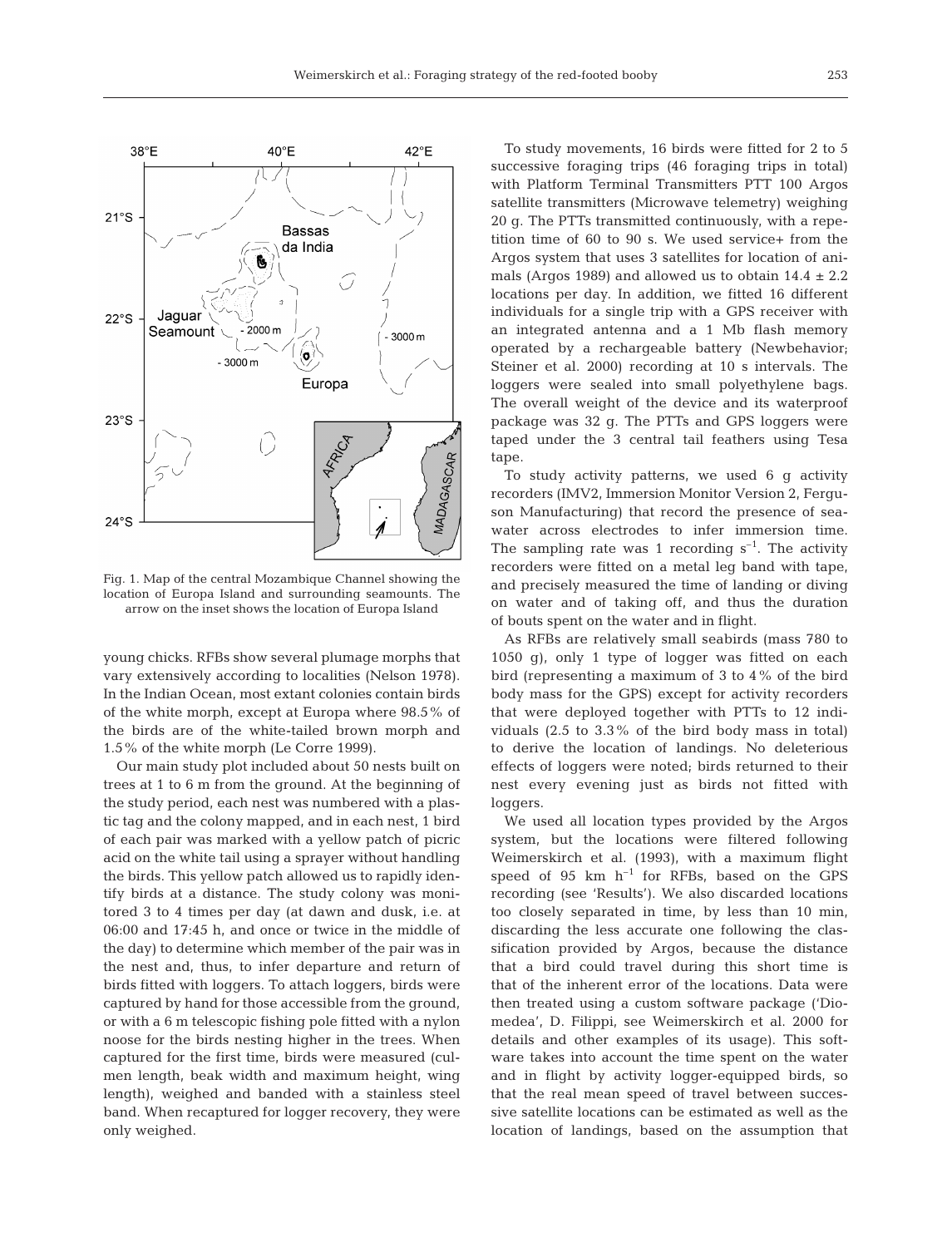birds fly in a straight line between locations. It calculates a location every 10 s so that data from the GPS and the PTTs can be pooled for the estimates of foraging areas. To estimate foraging areas, we pooled the location obtained from the GPS and the PTTs. We used the fixed kernel method (Worton 1995) and the least square algorithm (Seaman & Powell 1996). We estimated contour levels including 10 to 90% of the locations distribution (Wood et al. 2000, Hyrenbach et al. 2002).

Locations of active foraging or foraging bouts were derived from periods when birds were sitting on the water as recorded by the activity recorders fitted with PTTs, or for speeds lower than 10 km  $h^{-1}$  for the GPS recording (Weimerskirch et al. 2005). Isolated short landings were not considered as foraging bouts. For each foraging trip, we estimated a destination heading as the bearing between the colony and the first zone of active foraging (or the most distant point of a trip when no foraging patch was detected). To measure how consistent birds were in their foraging destinations, we measured the difference in bearing between successive trips. Wind direction at the departure of foraging trips was measured each morning from the meteorological station located 100 m from the study colony.

Sea-surface height anomalies and associated geostrophic current strengths were obtained from the AVISO data base of the CLS Physical Oceanography Division (http://www.aviso.oceanobs.com/). Sea-surface chlorophyll concentrations were derived from the SeaWiFS Local Area Coverage (LAC) ocean colour data, acquired and processed at the IRD-SEAS tracking station in La Réunion (under agreement with NASA). Individual swaths were assembled to cover the entire Mozambique Channel and moving averages were calculated with a 7 d period to reduce the proportion of cloudy pixels. The original spatial resolution (1 km) was degraded to 2 km. Data were then mapped with SURFER 7.0 (Anonymous 1999) using the kriging interpolator with a linear variogram, assuming no nuggets effects (Barnes 1991). The study period was divided into 2 periods with similar numbers of tracks: 25 August to 12 September 2003 and 13 to 28 September 2003.

Statistical analyses were performed with STATIS-TICA 6.0. As the individuals were tracked for several successive trips, to avoid pseudoreplication problems, we analysed the data on the characteristics of the trips using mixed-model ANOVAs. Speed, range, distance covered, activity etc. were the dependent variables; categories (period, stage etc.) were entered as fixed factors; and individual was considered as a random factor. Values are given as average  $±1$  SD.

## **RESULTS**

The duration of foraging trips was  $10.1 \pm 1.9$  h during the incubation (range 4.8 to 12.5) and  $5.0 \pm 2.0$  h (range 1.1 to 7.3 h) during the brooding period (mixed ANOVA  $F_{1,32} = 86.0$ ,  $p < 0.0001$ ). During incubation, birds departed from the colony early in the morning between 06:00 and 08:00 h, and returned in the afternoon before dusk, and occasionally at night. During brooding, departure times were spread throughout the day. Day length was on average 12.5 h during the study period (range 12.2 to 12.8 h).

## **Activity**

During their foraging trips, birds spent  $66.7 \pm 14.9\%$ (range 36.0 to 94.8) of the time in flight and the remaining time sitting on the water or diving. The proportion of time spent on the water was similar during incubation and brooding (mixed ANOVA,  $F_{1,22} = 0.02$ , p = 0.933). Most flight time occurred during the morning and evening, with almost half of the time sitting on the water occurring in the middle of the day (Fig. 2). Landing and take-offs peaked in the afternoon (Fig. 2). Birds landed on the sea (or dived) on average 29.6  $\pm$  12.2 times h<sup>-1</sup> (range 8 to 65), at similar rates during brooding and incubation (mixed ANOVA,  $F_{1,12} = 0.305$ ,  $p = 0.895$ ).



Fig. 2. *Sula sula*. (a) Frequency distribution of sea landings and take-offs throughout the day. (b) Percentage of the time spent on the water each hour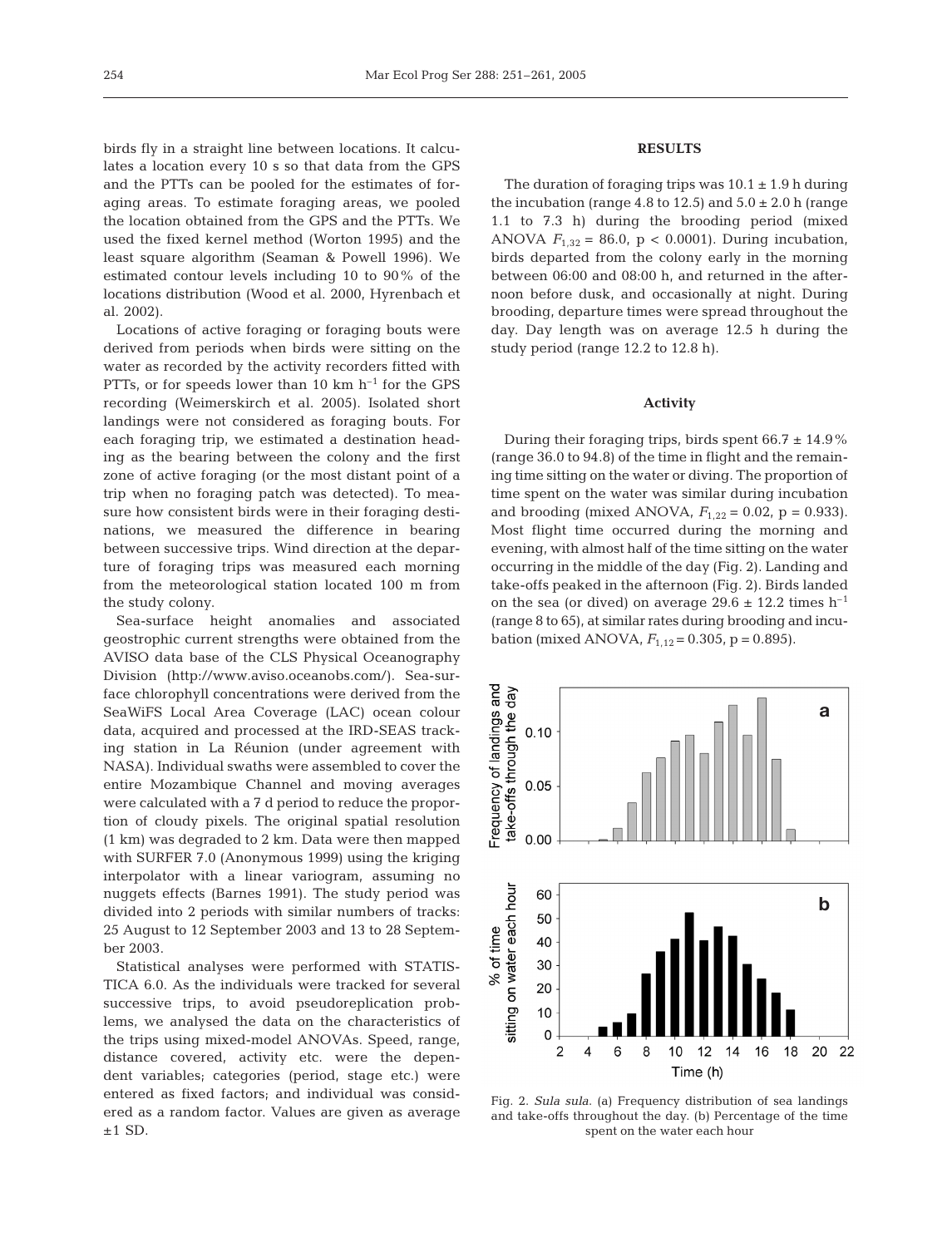

Fig. 3. *Sula sula*. Foraging trips of 2 RFBs fitted with GPS recording at a frequency of 1 location every 10 s, with an enlargement of an area with foraging activity. Grey dots: speed  $<$ 10 km h<sup>-1</sup>, i.e. foraging activity (landing, diving etc.); arrows: flight direction. (a) Return directional trip; (b) looping trip

#### **Foraging movements**

When leaving the colony, birds headed directly for foraging grounds. Most trips (71.7%) were directional return trips with fairly parallel, and close outward and return paths, the remaining were loop shaped (Fig. 3a,b, respectively). The median speed recorded by GPS was 38 km  $h^{-1}$ , with a maximum speed of 95 km  $h^{-1}$ . The trips were typically divided into 3 phases. First, the bird moved rapidly away from the colony, at a high and constant speed, with a linear or curvilinear route. Second, the bird started to change direction and speed continuously, suggestive of foraging activity. During this time, the birds landed on the water, or dived, frequently. There were between 1 and 4 (average  $2.2 \pm 1.0$ ) foraging bouts per trip. Finally, the bird returned to the colony, at a more constant flight speed, and with a relatively straight route.



During incubation, birds forage at an average range of  $67.2 \pm 34.0$  km from the colony (range 12 to 148 km). During brooding, the range decreased to 39.2 ± 28.5 km (range 10 to 114 km) (mixed ANOVA,  $F_{1,24} = 5.2$ ,  $p = 0.035$ . The distance covered was 169.6  $\pm$  82.2 km during incubation and 117.3  $\pm$ 65.5 km during brooding (mixed-model ANOVA,  $F_{1,24} = 4.3$ ,  $p = 0.0575$ ). The duration of foraging trips was related to the maximum foraging range (maximum range =  $5.4212$  duration – 1.0555,  $R^2$  = 0.4179,  $n = 55$ ,  $p < 0.001$ ). Foraging activity generally took place within the most distant section of the foraging trip (Fig. 4).



Fig. 4. *Sula sula*. Proportion of the foraging trip spent travelling and foraging (a) by distance from the colony and (b) by the percentage of the maximum foraging range reached during each trip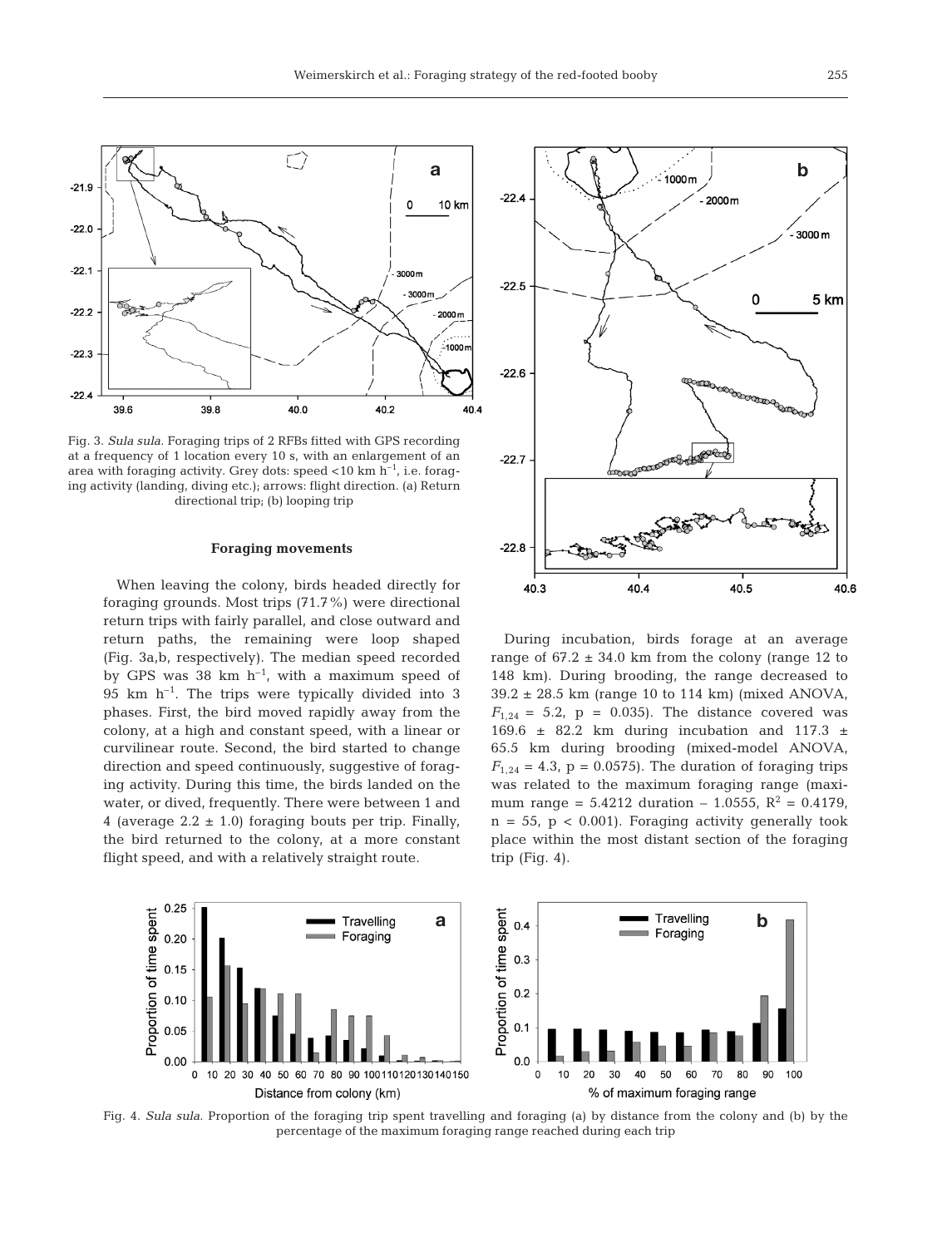

Fig. 5. *Sula sula*. Foraging trips of 3 RFBs fitted with a satellite transmitter and an activity recorder: (a) 2 and (b,c) 3 successive trips. Grey dots: estimated location of landings; Arrows: flight directions. The numbers indicate the order of the successive trips

None of the 13 individuals tracked for at least 2 successive trips returned to the same area to forage (Fig. 5); however, in 70.4% of the 27 pairs of successive trips by the same individual, birds headed in the same direction (angular difference between successive flight direction <30°). Although birds often flew in the same direction, they moved at various ranges and, thus, had their foraging activities in different areas (Fig. 5).



## **Foraging zone**

Birds did not head in all directions evenly when moving away from the colonies (Fig. 6,  $\chi^2_{3}$  = 17.4, p < 0.001,  $n = 56$ ; the majority of trips were directed toward the west, south and north of the island, with very few trips to the east. Trips during the first part of the study were mostly directed to the north and south, whereas those during the second part were directed to the west (Fig. 6,  $\chi^2$ <sub>3</sub> = 14.1, p = 0.003). Wind direction was similar during the 2 periods ( $\chi^2$ <sub>2</sub> = 1.7, p = 0.522), blowing mainly from the south (59% of the days) and, to a lesser extent, from the east (27.9%) and north (13.1%). The main foraging



Fig. 6. *Sula sula*. Frequency distribution of foraging trips' departure directions during the first and second part of the study period (23 August to 12 September, 13 to 28 September, respectively)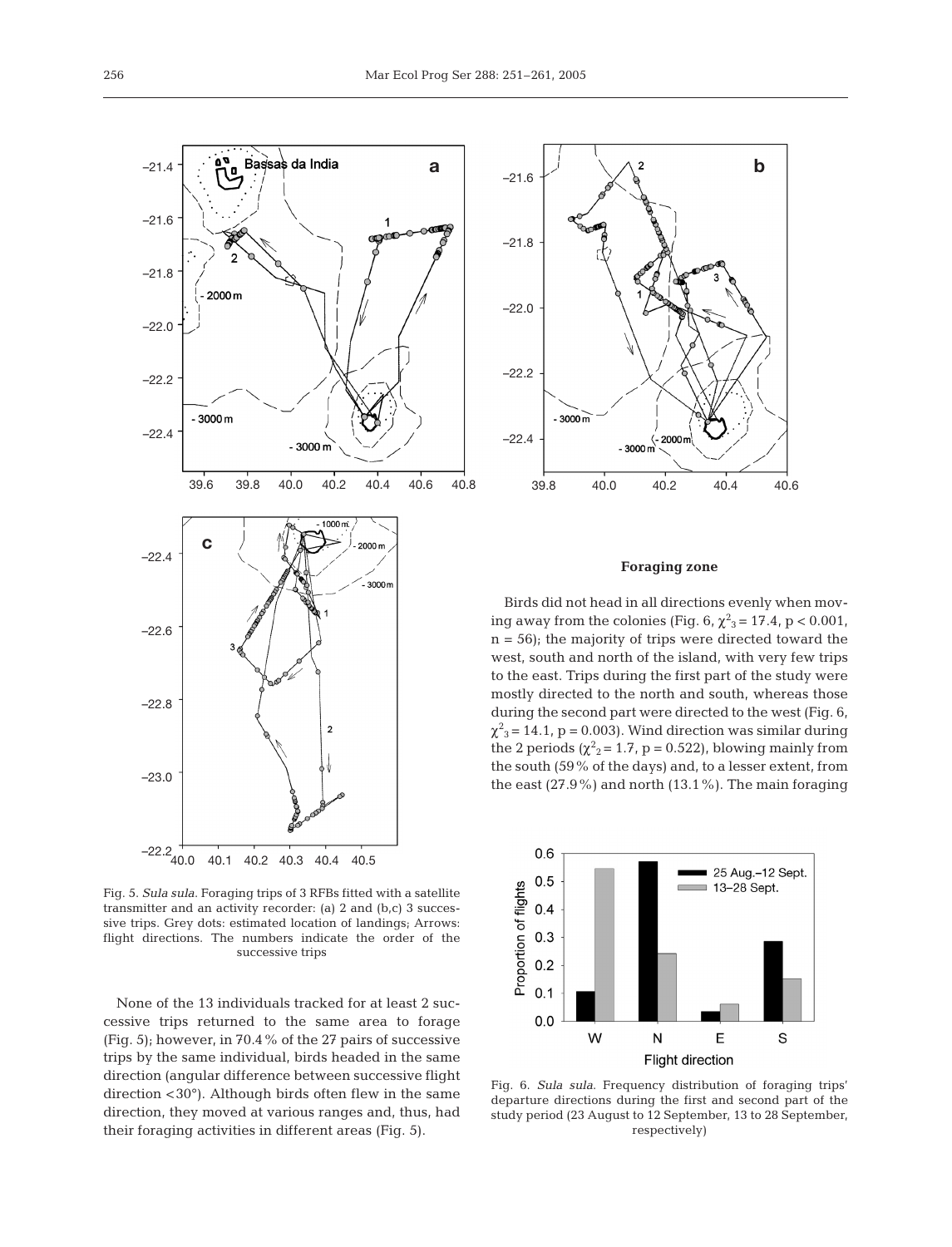

Fig. 7. *Sula sula*. Changes between the first (23 August to 12 September, upper panels) and second (13 to 28 September, lower panels) periods of the study in (a) the foraging areas of RFBs as shown by density contour plots (in green) from kernel estimates of the amount of time spent at sea, with bathymetry in blue, in (b) the distribution of chlorophyll concentration, cloud cover in black, and (c) sea-surface height anomalies. Arrow indicates location of Europa Island. Bassas da India is the island to the north-west of Europa

areas were concentrated to the south and north during the first part of the study, and to the west of Europa during the second part (Fig. 7).

## **Oceanographic conditions and primary production**

The central part of the Mozambique Channel is a zone of deep waters and since there is no shelf (water depth <200 m) around Europa, or in the vicinity around the Bassas da India bank, birds forage solely over deep oceanic waters (Fig. 1). In this sector, strong cyclonic and anticyclonic eddies move southward and are associated with strong geostrophic currents (Fig. 7c). The ocean productivity, as measured by satellite chlorophyll concentration, was low overall (average 0.165 mg chlorophyll  $m^{-3}$ ), but patchy in space and

time (Fig. 7b). During the course of the study, the oceanographic conditions changed extensively around Europa (Fig. 7). Zones of higher productivity (>0.2 mg chlorophyll  $m^{-3}$ ) occurred in the foraging range of RFBs, but changed in intensity and in location over time, probably transported by geostrophic currents and/or mixed by a strong gale that occurred between 14 and 17 September (Fig. 7b).

Within the range of RFBs, the foraging zones appeared to be related to the location of zones of higher primary production. During the first part of the study period, when production was high within the foraging range of RFB, to the south and north of Europa, most birds moved to the south or north (Fig. 7a,b). During the second part of the study, most birds moved to the west where ocean productivity appeared higher (Fig. 7a,b).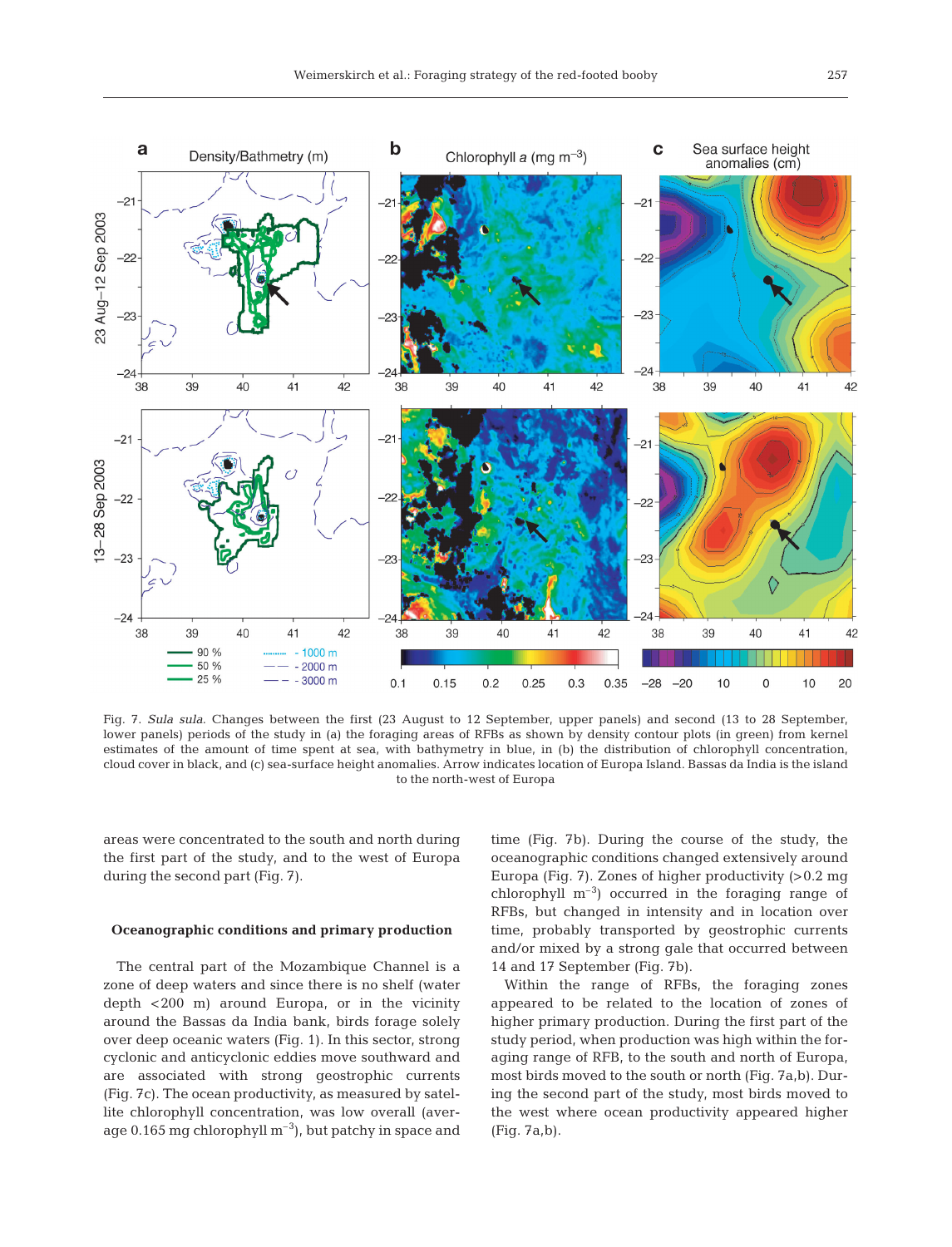## **DISCUSSION**

## **Foraging range**

Traditionally, the RFB has been considered to be the most pelagic of all boobies (Nelson 1978, Schreiber et al. 1996). Our study shows that breeding RFBs left their colonies for a maximum of 12.5 h, a bit longer than the duration of daylight at the latitude of Europa in winter (12 h); thus, their foraging range is limited primarily by the duration of their available foraging time. With an average flight speed of 38 km  $h^{-1}$ , a 12.5 h return flight would give a potential maximum range of 237 km. The actual maximum range recorded in this study was only 148 km. This discrepancy is due to the time required for foraging, i.e. to actively search and follow feeding opportunities, forage and dive. If we subtract the average proportion of time spent on the water during a trip (33.3%), the maximum theoretical range is 158 km, i.e. a value very close to that observed. An oceanographic cruise (ECOTEM-9 cruise, IRD-Thetis) conducted around Europa at the same time as our study indicates that the maximum distance at which RFBs were observed was 157 km, confirming the limited range of the breeding population, but also of the nonbreeding birds (Jaquemet et al. in press). Previous ship-based studies conducted in the Indian Ocean only recorded RFBs in the vicinity of breeding colonies (Bailey 1967).

The only other tracking study on boobies, using radio tracking, gives an estimated foraging range of 65 km from the colony for masked boobies *Sula dactylatra* (Anderson & Ricklefs 1987). The much larger northern gannet *Morus bassanus* forages at a maximum range of 540 km (mean 232 km) with trips lasting 13 to 84 h (Hamer et al. 2000). Cape gannets *Morus capensis* forage at maximum distances of 242 km (mean 85 km), with trips lasting 1.5 to 48 h (Grémillet et al. 2004); thus, the foraging range in the larger temperate species is extended by their ability to spend the night at sea, in addition to their higher flight speed. The only locality where RFBs foraging trips are longer than 1 d is the Galapagos, where birds leave the colony for several days during severe El Niño (Nelson 1978); however, being absent from the nest for several days does not necessarily mean that birds are spending the night at sea, as we have shown for Europa birds. They could land at night either on their breeding island or on other islands of the Galapagos archipelago.

#### **Foraging strategies in tropical waters**

During the study period, RFBs were mainly feeding on flying fishes (Family Exocaetidae) and flying squids

(Family Ommastrephidae) (M. Le Corre unpubl. data), i.e. similar prey as in other localities (Nelson 1978, Harrison et al. 1983, Schreiber et al. 1996). RFBs do not dive deeper than 2.4 m (Weimerskirch et al. 2005). They can only catch prey that either naturally occur near the surface, or that are chased to the surface. In the Pacific Ocean (Au & Pitman 1986, Ballance et al. 1997), RFBs are generally observed feeding in association with sub-surface predators such as tuna, or dolphins, that chase prey to the surface, making them available to seabirds.

The foraging strategy of RFBs was to leave the colony rapidly in a particular direction; flight directions at departure were not related to the prevailing wind direction but to the flight direction of the previous day. Birds spent most of their time in flight during the outward part of the flight. In the middle of the day, birds became more active by landing and taking off frequently. The change in activity in the middle of the day is probably related to birds having reached prey patches after a period of commuting, rather than to the higher availability of prey at this particular time of the day as shown in long range frigatebirds that feed on the same prey mainly in the morning and evening (Weimerskirch et al. 2004). In areas of high activity, presumably a prey patch, birds are extremely active. This increased activity with continuous landing and take offs, often associated with changes in flight direction and flight speed has been described as Area Restricted Search (ARS, Kareiva & Odell 1987). In pelagic seabirds, ARS seems to be a common strategy (Nevitt et al. 1995, Veit & Prince 1997); once a bird has detected prey, it changes its flight route from very directional to very erratic. By increasing its turning rate, the forager remains within the vicinity of the prey. In RFB, ARS is clearly apparent in the GPS tracks (Fig. 3a). Observations at sea around Europa suggest that this behaviour is often that of birds feeding over sub-surface predators (Jaquemet et al. in press). Another strategy, not as typical as ARS, is when RFB continuously change direction, but still continue on a linear trajectory on a large scale with numerous brief landings, resulting in a reduced travelling speed of only 5 to 10 km  $h^{-1}$  (Fig. 3b). This strategy may correspond to birds following sub-surface predators such as tuna schools that travel at speeds of 4 to 7 km  $h^{-1}$  (Marsac & Cayré 1998) and perhaps prey on large organisms such as flying fish. An energetic study carried out in the Pacific on RFB, with activity budgets similar to those of RFB from Europa, indicates that the cost of foraging may be particularly low (Ballance 1995). This is surprising in view of the extremely high activity, but may be due to the extensive use of wind by RFB to reduce flight costs.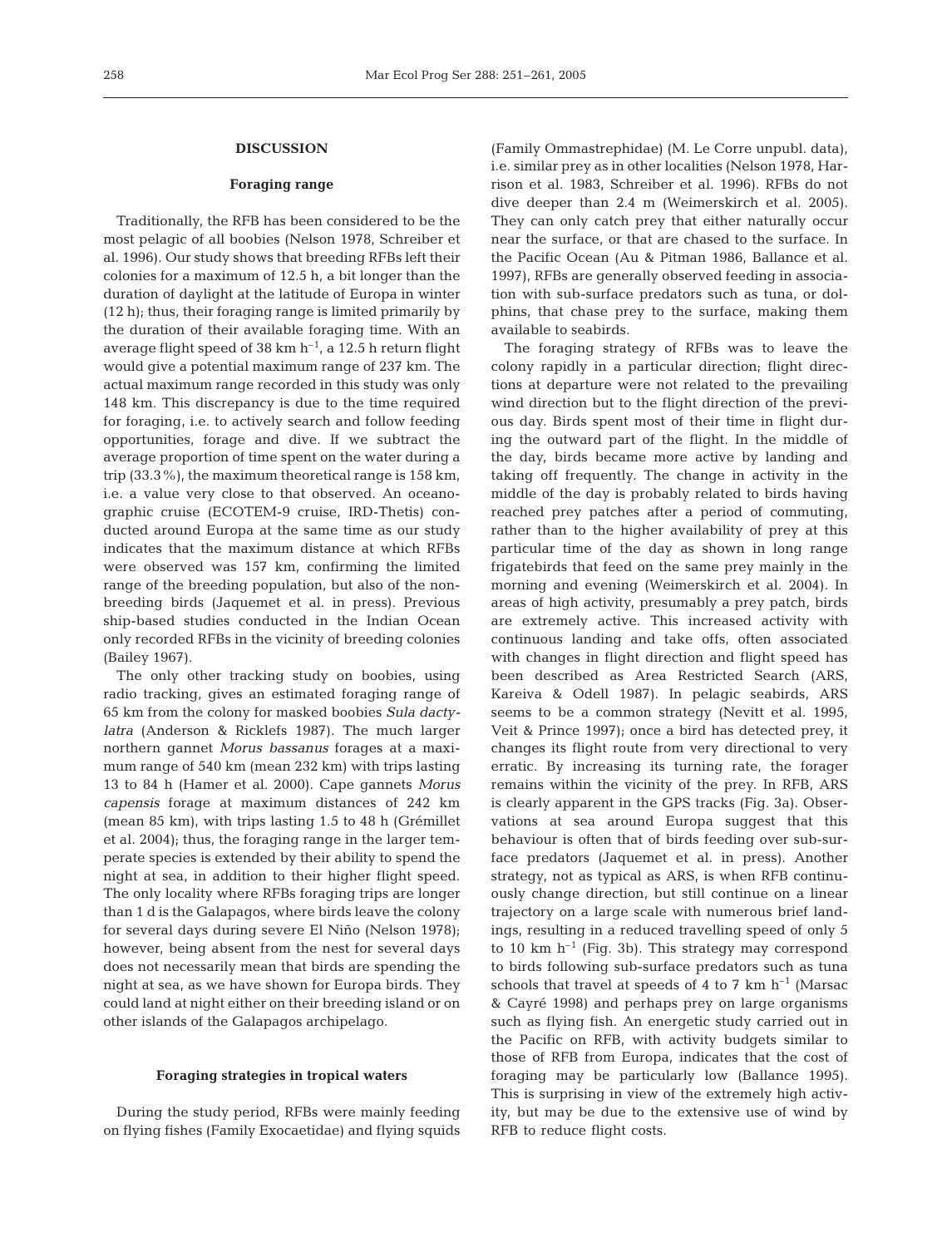## **Foraging zones in relation to oceanography**

In temperate and polar regions, seabirds are well known to associate with fairly predictable foraging zones where prey are available in association with specific physical features such as fronts, seamounts or shelf edges (Hunt et al. 1999). As RFBs are central place foragers with a restricted range, they have a limited choice of foraging habitats, particularly compared to species that move widely, such as frigatebirds that were tracked at distances greater than 600 km from Europa when breeding (Weimerskirch et al. 2004). As there is no shelf around Europa, RFB cannot reach productive zones associated with shelf areas and are, therefore, strictly oceanic foragers. Within the foraging range of RFB, the extensive Bassas da India and Jaguar sea mounts (Fig. 1) may constitute a zone of upwelling, but this is not apparent when examining the distribution of primary production from SeaWifs imagery. Seamounts are known to be favourable foraging grounds for tuna schools, which tend to aggregate above them throughout the tropical oceans (Fonteneau 1991). The tracked RFBs did not preferentially forage above, or in the wake of these seamounts that are located 120 km from Europa, i.e. at the limit of the foraging range of the species. The Mozambique Channel is well known for a persistent field of mesoscale anticyclonic gyres very slowly moving southward (Schouten et al. 2003). The cyclonic vortices associated with these eddies can enhance productivity through horizontal transport by geostrophic current or through upwelling (Quartly & Srokosz 2004). Due to their southward movement, the location of the eddies constitutes an unpredictable oceanographic feature (Fig. 7). Furthermore, their intensity is not constant but cyclic and consequently induces a high degree of variability in the magnitude of the upwelled waters responsible for enhancing the phytoplanktonic production. In addition, surface mixing due to strong gales may also influence the level of primary production at the surface. Ocean productivity around Europa is, therefore, fairly low and its distribution is heterogeneous, changing within as little time as a week (Fig. 7).

Vessel-based surveys in the eastern Pacific Ocean indicate that RFB flocks only occur in the vicinity of breeding grounds, located in the eastern part of the Eastern Tropical Pacific (Ballance et al. 1997). These authors attributed the RFB distribution to the higher productivity of the surface waters  $(0.17 \text{ mg m}^{-3} \text{ of }$ chlorophyll) and to the proximity of their breeding grounds. The Mozambique Channel waters around Europa had an average chlorophyll concentration of 0.165 mg  $m^{-3}$  during the study period, comparable to the oceanic waters of the eastern Pacific inhabited by RFBs. Although water productivity may also be important in determining the presence of boobies, our study suggests that the proximity of breeding grounds constrains the oceanic range of breeding and, possibly, non-breeding, birds. Within their foraging range, RFBs appear to be attracted by zones of enhanced productivity. These zones may concentrate zooplankton and their associated predators such as flying fish and squid, which are themselves preyed upon by tuna and marine mammals that chase them to the surface.

# **Foraging in an unpredictable environment for ephemeral prey patches**

The oceanographic conditions surrounding Europa suggest that RFBs forage in a zone of generally low primary productivity, with some patches of enhanced productivity whose distribution is mobile and location is unpredictable. Successive trips by the same bird indicate that individuals do not return to the same foraging area from one trip to the next; however, birds generally head in the same direction as on the previous day until they encounter a prey patch, which is found at a variable range from the colony from one day to the next. The direction taken is probably related to a higher predictability at a mesoscale of the location of zones of high productivity; however, because zones of higher productivity can disappear rapidly or shift location advected by geostrophic currents, such zones may only be spatially predictable within a period of a few days, forcing the birds to regularly change flight direction. The rule of thumb may be that individuals select a particular direction according to the foraging success of the previous day. If unsuccessful, RFB should change direction, either randomly, or according to the behaviour of other birds. Since foragers generally leave the island in small groups, they could also follow other birds that had a good foraging success the previous day, but such a hypothesis based on the existence of an information centre (Ward & Zahavi 1973) has yet to be demonstrated. Such foraging decisions only concern mesoscale features that are temporarily available, but the way they are able to head to the most productive patches has to be evaluated (see for example Davoren et al. 2003).

After choosing a particular heading unrelated to wind direction, birds encounter prey patches at various distances from the colony. At a coarse scale (kilometres to 100s of metres), foraging birds probably locate prey patches by the activity of sub-surface predators close to the surface (Au & Pitman 1986). At greater distances, they probably locate feeding opportunities by local enhancement (see review by Nevitt & Veit 1999), i.e. by observing the behaviour of congeners or other surface-feeding seabirds such as the superabundant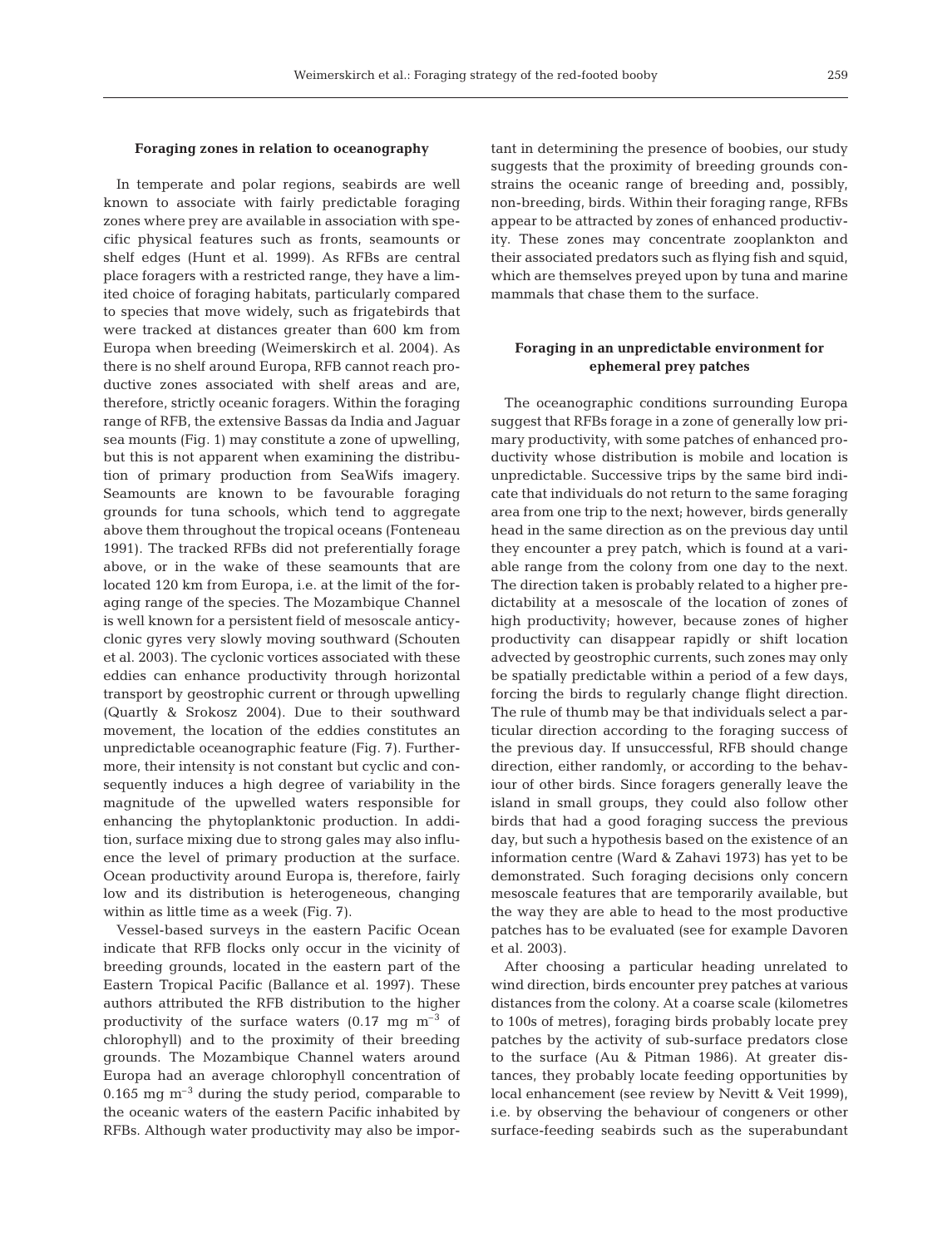sooty terns. Such behaviour may result in a network foraging (Wittenberger & Hunt 1985), which is probably an efficient way of detecting ephemeral resources. Our results suggest that feeding bouts in association with tunas and marine mammals may be ephemeral, lasting only a few minutes to several 10s of minutes as recorded by the bouts of activity. We do not know whether the brevity is due to the brevity of the event itself, or whether in some cases the bird leaves the feeding opportunity when enough prey have been captured. Since feeding opportunities can occur several times during the course of a foraging trip, it is likely that they are ephemeral for seabirds.

In the Galapagos, radio-tracked masked boobies appear to change flight direction from one day to the next, suggesting that prey location was also unpredictable (Anderson & Rickelfs 1987). In contrast, in temperate and polar waters, many species return to the same areas from one foraging trip to the next (see review in Hunt et al. 1999). Hamer et al. (2001) found very similar bearings and distances travelled on successive foraging trips for the temperate northern gannets, suggesting a predictable spatial distribution of prey patches in the North Atlantic. Cape gannets concentrate their foraging effort in zones of coastal upwelling in the Benguela Current (Grémillet et al. 2004). This difference, and the relation between foraging and productivity, is consistent with the idea that marine habitats are less predictable in tropical than in temperate regions. We can hypothesise that this critical difference leads to contrasted foraging strategies between the 2 environments. Further comparative studies have to be carried out to elucidate how different environmental conditions have led to the evolution of contrasted life histories between tropical and other marine environments.

*Acknowledgements*. We thank the Direction Régionale de l'Environnement (DIREN) of Ile de la Réunion for financial support; the Préfet de la Réunion and the Direction of Météo France for authorisations and help to work on Europa; the Forces Armées de la Zone Sud de l'Océan Indien (FAZSOI) for transport to and logistical support on Europa. We thank M. Slepoukha (IRD-US Espace) for extracting the SeaWiFS data, L. Ballance, D. Hyrenbach and 2 anonymous referees for their extensive helpful comments and suggestions.

#### LITERATURE CITED

- Anderson DJ, Ricklefs RE (1987) Radio-tracking masked and blue-footed boobies (*Sula* spp.) in the Galàpagos Islands. Nat Geogr Res 3:152–163
- Anonymous (1999) SURFER 7: contouring and 3D surface mapping for scientists and engineers. Golden Software Inc., Golden, CO
- Argos (1989) Guide to the Argos System. Argos CLS, Toulouse
- Ashmole NP (1971) Seabird ecology and the marine environ-

ment. In: Farner DS, King JR (eds) Avian biology, Vol 1. Academic Press, New York, p 223–286

- Ashmole NP, Ashmole MJ (1967) Comparative feeding ecology of seabirds of a tropical oceanic island. Peabody Museum of Natural History, Yale University, Bulletin 24, Peabody Museum of Natural History, New Haven, CT
- Au DWK, Pitman RL (1986) Seabird interactions with dolphins and tuna in the eastern tropical Pacific. Condor 88: 304–317
- Bailey RS (1967) The pelagic distribution of sea-birds in the western Indian Ocean. Ibis 110:493–519
- Ballance LT (1995) Flight energetics of free-ranging redfooted boobies (*Sula sula*). Physiol Zool 68:887–914
- Ballance LT, Pitman RL (1999) Foraging ecology of tropical seabirds. In: Adams NJ, Slotow RH (eds) Proceeding of the 22nd International Congress, Durban. Birdlife South Africa, Johannesburg, p 2057–2071
- Ballance LT, Pitman RL, Reilly SB (1997) Seabird community structure along a productivity gradient: importance of competition and energetic constraint. Ecology 78: 1502–1518
- Barnes R (1991) The variogram sill and the sample variance. Math Geol 23:673–678
- Bell WJ (1991) Searching behaviour. Chapman & Hall, London
- Davoren GK, Montevecchi WA, Anderson JT (2003) Search strategies of a pursuit-diving marine bird and the persistence of prey patches. Ecol Monogr 73:463–481
- Flint EN, Nagy KA (1984) Flight energetics of free living sooty terns. Auk 101:288–294
- Fonteneau A (1991) Seamounts and tuna in the tropical Atlantic. Aquat Living Resour 4:13–25
- Franks PJS (1992) Phytoplankton blooms at fronts:patterns, scales and physical forcing mechanisms. Rev Aquat Sci 6: 121–137
- Grémillet D, Dell'Omo G, Ryan PG, Peters G, Ropert-Coudert Y, Weeks SJ (2004). Offshore diplomacy, or how seabirds mitigate intra-specific competition: a case study based on GPS tracking of cape gannets from neighbouring colonies. Mar Ecol Prog Ser 268:265–279
- Guinet C, Khoudil M, Bost CA, Durbec JP, Georges JY, Mouchot M, Jouventin P (1997) Foraging behaviour of satellite tracked king penguins in relation to sea-surface temperatures obtained by satellite telemetry at Crozet archipelago: a study during three austral summers. Mar Ecol Prog Ser 150:11–20
- Hamer KC, Phillips RA, Wanless S, Harris MP, Wood AG (2000) Foraging ranges, diets and feeding locations of gannets in the North Sea: evidence from satellite telemetry. Mar Ecol Prog Ser 200:257–264
- Hamer KC, Phillips RA, Hill JK, Wanless S, Wood AG (2001) Contrasting foraging strategies of gannets (*Morus bassana*) at two North Atlantic colonies: foraging trip duration and foraging area fidelity. Mar Ecol Prog Ser 224:283–290
- Harrison CS, Hida TS, Seki MP (1983) Hawaiian seabird feeding ecology. Wildl Monogr 85:1–71
- Hunt GL Jr, Schneider DC (1987) Scale dependent processes in the physical and biological environment of marine birds. In: Croxall JP (ed) Seabirds: feeding biology and role in marine ecosystems. Cambridge University Press, Cambridge, p 7–41
- Hunt GL, Mehlum F, Russell RW, Irons D, Decker MB, Becker PH (1999) Physical processes, prey abundance, and the foraging ecology of seabirds. In: Adams NJ, Slotow RH (eds) Proceeding of the 22nd International Congress, Durban. Birdlife South Africa, Johannesburg, p 2040–2056
- Hyrenbach KD, Fernañdez P, Anderson DJ (2002) Oceano-